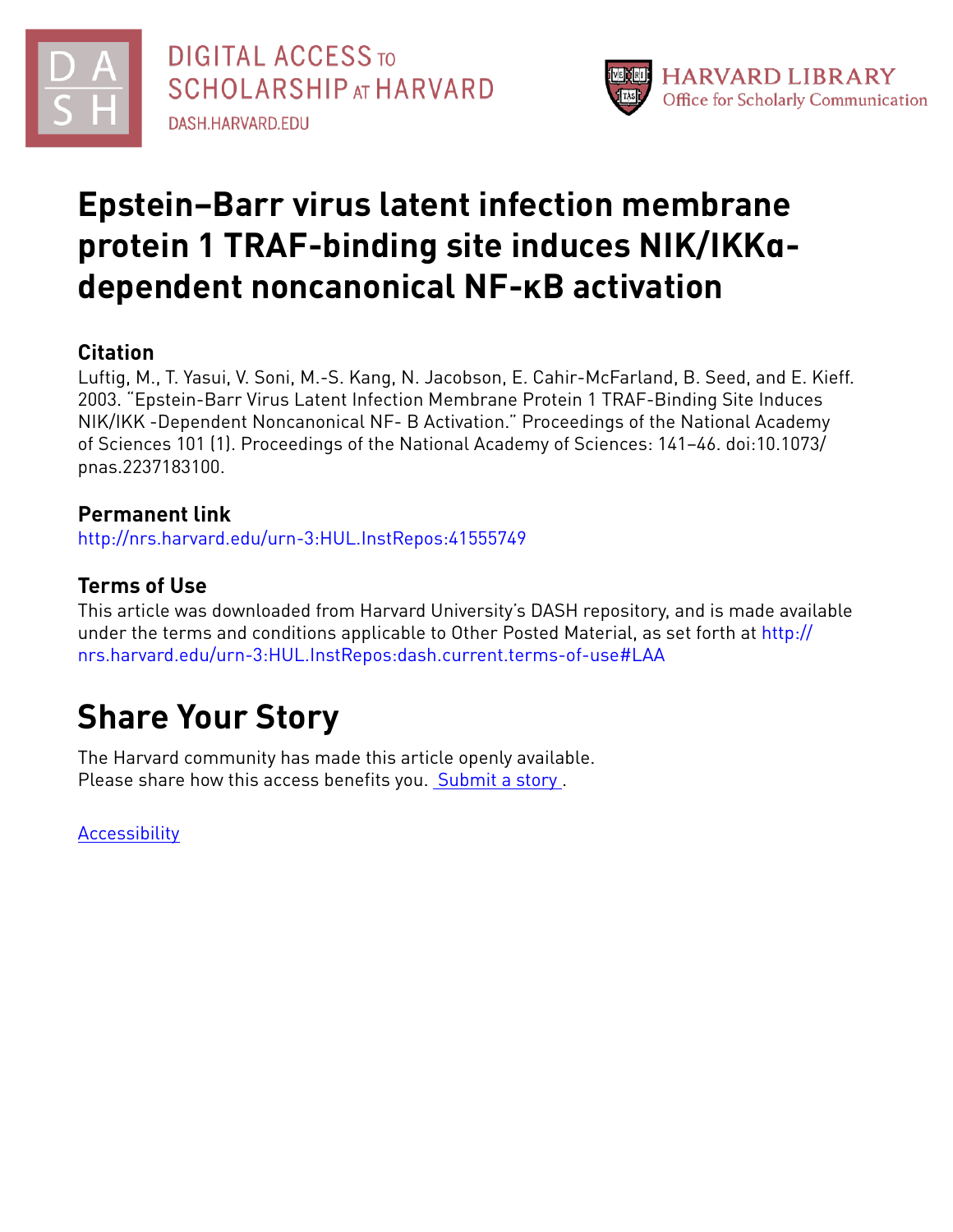## **Epstein–Barr virus latent infection membrane protein 1 TRAF-binding site induces NIK/IKK** $\alpha$ **-dependent noncanonical NF-RB activation**

**Micah Luftig\*†, Teruhito Yasui\*, Vishal Soni\*, Myung-Soo Kang\*, Nils Jacobson‡, Ellen Cahir-McFarland\*, Brian Seed‡, and Elliott Kieff\*§**

\*Program in Virology, Departments of Microbiology and Molecular Genetics and Medicine, Channing Laboratory, Brigham and Women's Hospital, Harvard Medical School, Boston, MA 02115; and <sup>‡</sup>Department of Molecular Biology, Massachusetts General Hospital, and Department of Genetics, Harvard Medical School, Boston, MA 02114

Contributed by Elliott Kieff, November 5, 2003

**Epstein–Barr virus (EBV) latent infection membrane protein 1 (LMP1)-induced NF-**-**B activation is important for infected cell survival. LMP1 activates NF-**-**B, in part, by engaging tumor necrosis factor (TNF) receptor-associated factors (TRAFs), which also mediate NF-**-**B activation from LTR and CD40. LTR and CD40 activation of p100NF-**-**B2 is now known to be NIKIKK-dependent and**  $IKK\beta/IKK\gamma$  independent. In the experiments described here, we **found that EBV LMP1 induced p100NF-**-**B2 processing in human lymphoblasts and HEK293 cells. LMP1-induced p100 processing** was NIK/IKK $\alpha$  dependent and IKK $\beta$ /IKK $\gamma$  independent. Further**more, the LMP1 TRAF-binding site was required for p100 processing and p52 nuclear localization, whereas the LMP1 death domainbinding site was not. Moreover, the LMP1 TRAF-binding site preferentially caused RelB nuclear accumulation. In murine embryo** fibroblasts (MEFs), IKK $\beta$  was essential for LMP1 up-regulation of macrophage inflammatory protein (MIP)-2, TNFα, I-TAC, ELC, MIG, and CXCR4 RNAs. Interestingly, in  $IKK\alpha$  knockout MEFs, LMP1 **hyperinduced MIP-2, TNF, and I-TAC expression, consistent with** a role for IKK $\alpha$  in down-modulating canonical IKK $\beta$  activation or its **effects. In contrast, LMP1 failed to up-regulate CXCR4 and MIG RNA** in  $IKK\alpha$  knockout MEFs, indicating a dependence on noncanonical **IKK activation. Furthermore, LMP1 up-regulation of MIP-2 RNA in** MEFs was both IKKβ- and IKK<sub>γ</sub>-dependent, whereas LMP1 upregulation of MIG and I-TAC RNA was fully  $IKK\gamma$  independent. Thus, LMP1 induces typical canonical IKKβ/IKK<sub>γ</sub>-dependent, atyp**ical canonical IKK**β-dependent/IKK<sub>γ</sub>-independent, and noncanoni**cal NIKIKK-dependent NF-**-**B activations; NIKIKK-dependent NF-**-**B activation is principally mediated by the LMP1 TRAF-binding site.**

**Tumor necrosis factor (TNF) and Toll/IL-1 receptor (TIR)-<br>mediated NF-<sub>K</sub>B activation is required for innate and adap**mediated  $NF$ - $\kappa$ B activation is required for innate and adaptive immune responses to pathogens, secondary lymphoid organ development, lymphocyte maturation, and inflammatory responses (1–4). TIRs and TNF receptors (TNFRs) signal through adaptor molecules and kinases to activate the IKK $\alpha$  and IKK $\beta$ kinases, which regulate the proteolysis of  $I \kappa B\alpha$ ,  $I \kappa B\beta$ , or  $I \kappa B\epsilon$ and enable NF- $\kappa$ B heterodimers to translocate to the nucleus and activate transcription (5–12). Most TIR and TNFR NF- $\kappa$ B activation is mediated by a complex of  $IKK\alpha / IKK\beta / IKK\gamma$ , which is referred to as canonical  $NF$ - $\kappa$ B activation. Frequently, canonical  $NF-\kappa B$  activation initially results in translocation of  $p50/RelA$  heterodimers, which then up-regulate transcription of other  $NF-\kappa B$  components. Canonical  $NF-\kappa B$  activation depends on IKK $\beta$  and IKK $\gamma$ , but can be independent of IKK $\alpha$  (9, 12–14).

BAFF,  $LT\beta$ , CD40L, and lipopolysaccharide (LPS) also induce noncanonical NF- $\kappa$ B activation (15–22). Noncanonical NF- $\kappa$ B activation is mediated by IKK $\alpha$  and the upstream kinase NIK. BAFF,  $LT\beta$ , CD40L, or LPS receptors engage cytoplasmic signaling molecules such as TNFR-associated factors (TRAFs), which can activate NIK, which then activates  $IKK\alpha$  to phosphorylate the  $p100/NF$ - $\kappa$ B2 precursor, leading to ubiquitylation and proteasome processing of the p100 C terminus and nuclear translocation of p52-RelB heterodimers to activate transcription. In contrast to canonical NF- $\kappa$ B activation, LT $\beta$ -, BAFF-, CD40L-, and LPS-induced noncanonical NF- $\kappa$ B activation does not require IKK $\beta$  or IKK $\gamma$  (15–17, 23–26). Noncanonical signaling is crucial to secondary lymphoid organ development as is evident in LT $\beta$ R, NIK, IKK $\alpha$ , RelB, and p52 knockout (KO) mice (16, 18, 24, 25, 27–33).

Epstein–Barr virus (EBV) latent infection membrane protein 1 (LMP1) mimics a constitutively activated TNFR (34). LMP1 is essential for EBV conversion of infected B lymphocytes into perpetually proliferating lymphoblasts (35, 36) and is expressed in EBV-associated lymphoproliferative disease, Hodgkin's disease, and nasopharyngeal carcinoma (for review, see ref. 37). LMP1 has six hydrophobic transmembrane domains that constitutively self aggregate (38, 39). Aggregated LMP1 signals through two C-terminal cytoplasmic domains, an essential domain that engages TRAF3, TRAF1, TRAF2, and TRAF5 and a critical domain that engages TNFR-associated death domain proteins including TRADD and RIP (34, 40–42). Both domains activate NF- $\kappa$ B (43–45). LMP1 induces p100 and p105 NF- $\kappa$ B precursors and up-regulates their processing into p52 and p50, respectively (46), implicating LMP1 in both canonical NF- $\kappa$ B up-regulation and noncanonical p100 processing into p52. Furthermore, LMP1 engages TRAFs, including TRAF3 through a site similar to that of  $LT\beta R$  and CD40 (34, 47, 48) and the same site specifically activates TRAF1 and epidermal growth factor receptor expression (40, 49), compatible with the notion that the LMP1 TRAF-binding site might mediate an element of noncanonical as well as canonical  $NF-\kappa B$  activation. These experiments were therefore undertaken to investigate whether the LMP1 TRAF-binding site has a particularly important role in noncanonical NF- $\kappa$ B activation.

### **Materials and Methods**

**Plasmids.** pSG5-FLMP1 WT,  $P_{204}A/Q_{206}A$  (AA), and  $YYD_{384-386}ID$  (ID), pCDNA3-FIKK $\beta$  KM ( $\Delta$ 34), pRK5mycIKKα KM (K44A), pCDNA3-wt or *aly* DN-NIK, 3XκBL, and pGK- $\beta$ -galactosidase ( $\beta$ -gal) have been described (41, 48, 50, 51). LMP1 double mutant (DM) has both the AA and ID mutations. GFP, LMP1 WT, and LMP1 DM retroviral expres-

Z<br>N<br>A

Abbreviations: EBV, Epstein–Barr virus; TNF, tumor necrosis factor; TNFR, TNF receptor; KO, knockout; TIR, Toll/IL-1 receptor;  $\beta$ -gal,  $\beta$ -galactosidase; MEF, murine embryonic fibroblast; LCL, lymphoblastoid cell line; DM, double mutant; QPCR, quantitative PCR; MIP, macrophage inflammatory protein.

<sup>†</sup>Present address: Istituto Ricerche di Biologia Moleculaire P. Angeletti, Via Pontina 30.600 Km, Pomezia, Rome 00040, Italy.

<sup>§</sup>To whom correspondence should be addressed at: Channing Laboratory, Brigham and Women's Hospital, 181 Longwood Avenue, 8th Floor, Boston, MA 02115. E-mail: ekieff@ rics.bwh.harvard.edu.

<sup>© 2003</sup> by The National Academy of Sciences of the USA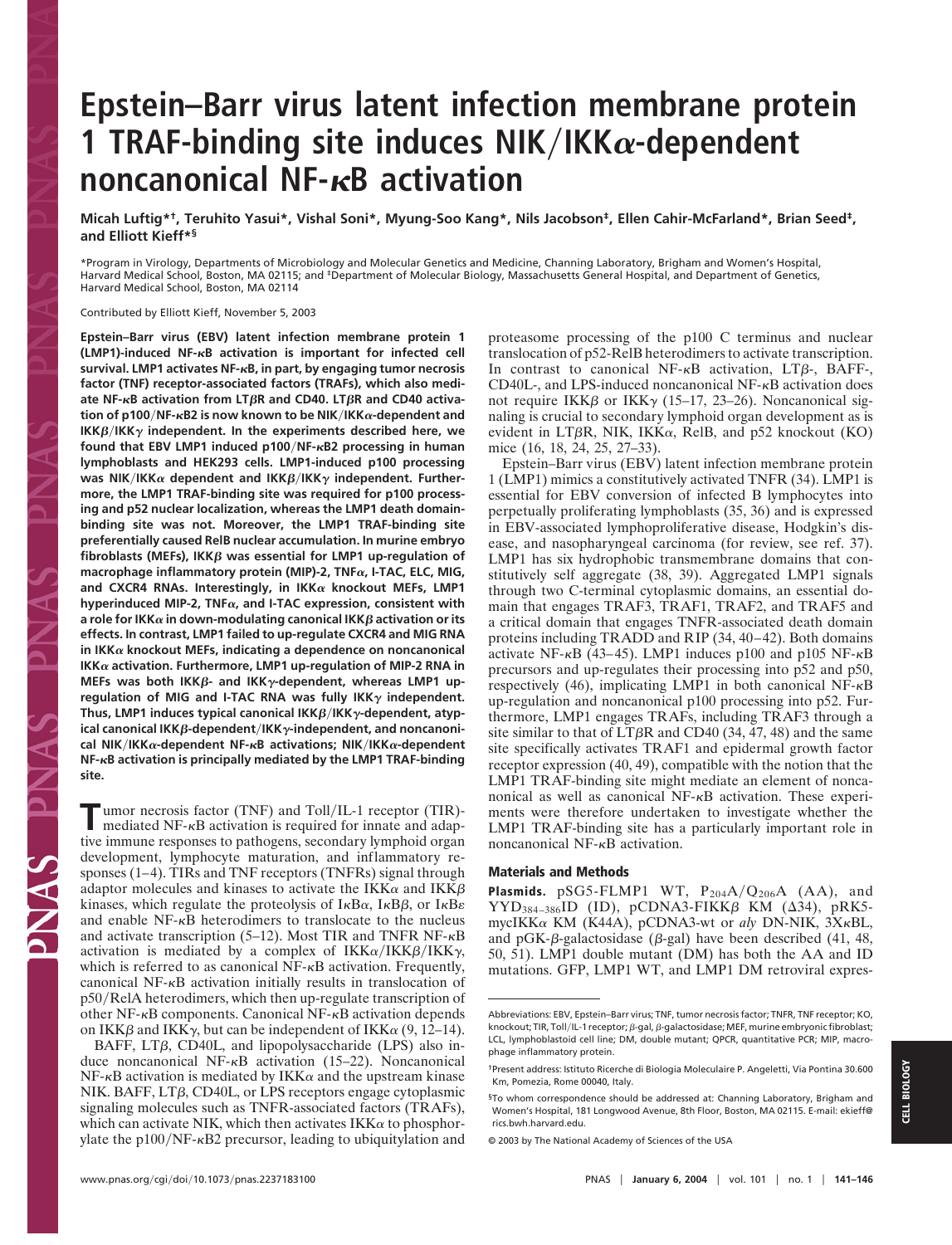sion constructs were created by PCR-cloning of the cDNAs as *Hin*dIII–*Not*I fragments into pEAK12-MMP (52). Retroviral stocks were made by harvesting supernatants 72 h after transfection of HEK293T cells with pEAK12-MMP, gag-pol, and vesicular stomatitis virus (VSV)-G expression constructs.

Cell Lines, Transductions, and Reporter Gene Assays.  $IKK\alpha, \, IKK\beta,$ and  $IKK\gamma KO$  murine embryonic fibroblasts (MEFs) were kindly provided by M. Karin (IKK $\alpha$  and IKK $\beta$ ) and by M. Parsparakis and K. Rajewsky (IKK $\gamma$ ) (9, 13, 53). MEFs were maintained in DMEM supplemented with 10% FBS (D10) (Invitrogen), 2 mM L-glutamine, and antibiotics. Parental  $(10.10.3)$  or IKK $\gamma$ deficient (A45) Jurkat cells were maintained in RPMI medium 1640 supplemented with 10% FBS (Invitrogen), 2 mM Lglutamine, and antibiotics. Jurkat cells and MEFs were transduced with retroviral supernatants in the presence of  $1-4 \mu g/ml$ polybrene.

Stable BJAB cells expressing FLMP1 WT, AA, and ID were previously described (54), as were stable LMP1 expressing C33A cells (40). HEK293T cells were maintained in D10 with supplements as above. Transient transfections used Lipofectamine 2000 (Invitrogen). Luciferase reporter assays were normalized for transfection efficiency by cotransfecting a  $\beta$ -gal expression plasmid and dividing luciferase by  $\beta$ -gal activities at 20–24 h after transfection. Luciferase activity in the presence of LMP1 was plotted relative to luciferase reporter  $(3X<sub>K</sub>BL)$  in the absence of LMP1. Luciferase assays (Promega) and  $\beta$ -gal activities (TROPIX) were measured by using manufacturers protocols.

**Quantitative RT-PCR (QPCR).** Total RNA was extracted from MEFs by using the RNeasy kit according to the manufacturer's protocol (Qiagen, Valencia, CA). Briefly, after DNase I (Invitrogen) treatment,  $1 \mu g$  of total RNA from each sample was used as template for reverse transcription in a  $100-\mu$  reaction with  $oligo(dT)<sub>15</sub>$ , random hexamers, and multiscribe reverse transcriptase (Applied Biosystems) at 25°C for 10 min followed by 48°C for 30 min. QPCR reactions were in 25  $\mu$ l with 2  $\mu$ l of cDNA, 12.5  $\mu$ l of 2× SYBR Green master mix (Stratagene), and 250 nmol of sense and antisense primer. The QPCR reactions were performed by using the MX4000 Multiplex quantitative PCR system (Stratagene). The reaction conditions were 50°C for 2 min, 95°C for 10 min, then 40 cycles of 95°C for 15 sec and 60°C for 1 min. Emitted fluorescence for each reaction was measured three times during the annealing/extension phase, and amplification plots were analyzed by using the MX4000 software version 3.0 (Stratagene). Analysis was performed on the data output from the MX4000 software by using Microsoft EXCEL. Subsequently, the threshold cycle  $(C_t)$  was determined by using the adaptive baseline algorithm in MX4000. Quantity values (copies) for gene expression were generated by comparing the fluorescence of each sample with known quantities. The calculated number of copies was divided by the number of copies of  $\beta$ 2-microglobulin.

#### **Results**

**LMP1 Induces p100 Processing to p52 in B Lymphocytes and Epithelial Cells.** EBV-transformed lymphoblastoid cell lines (LCLs) exhibit constitutive p100 processing as evidenced by p52 detection in gel shifts (55) and in immunoblots of cell lysates; p52 and p100 levels are similar in established and recently derived IB4 and 1C12 LCLs, respectively (Fig. 1*A*). Furthermore, LMP1 converted BJAB lymphoblasts, and C33A epithelial cells had higher p52 levels than expression vector converted nonexpressing control cells (Fig. 1 *B* and *C*). Moreover, LMP1 expression in HEK293T cells also induced higher p52 levels than control vector transfection (Fig. 1*D* and data not shown).



**Fig. 1.** LMP1 induces p100 processing to p52 in B lymphocytes and epithelial cells. (*A*) Lysates of EBV growth transformed lymphoblastoid cell lines, IB4 and 1C12, have high levels of p100 and p52 as detected by SDS/PAGE and immunoblot using p52-specific antibody (Upstate Biotechnology, catalog no. 06- 413). (*B* and *C*) Lysates of EBV uninfected BJAB B lymphoma or C33A carcinoma cells that stably express LMP1 have higher levels of p52 than BJAB or C33A cells that do not express LMP1 as detected by SDS/PAGE and immunoblot using p52, LMP1 (S12 monoclonal), and tubulin control (Sigma B-5–1-2) antibodies. ( $D$ ) Lysates of HEK293T cells 24 h after transfection with 1  $\mu$ g of pSG5-FLMP1 (FLAG tagged) have higher levels of p52 than lysates of cells transfected with vector control plasmid as detected by SDS/PAGE and p52 immunoblot. Asterisks indicate nonspecific bands. The results shown are representative of findings from multiple experiments.

**LMP1-Induced p100 Processing Depends on NIK and IKK.** The role of NIK and IKK $\alpha$  in LMP1-induced p100 processing was evaluated by expression of dominant negative NIK624–947 (DN-NIK), *aly* point mutant DN-NIK (DN-NIK<sub>aly</sub>), or IKK $\alpha$  K<sub>44</sub>A kinase point mutant (KM-IKK $\alpha$ ) alleles with LMP1 in HEK293T cells.  $DN-NIK$  or  $KM-IKK\alpha$  mutant alleles inhibited LMP1-induced p100 processing to p52 without affecting LMP1 or p100 expression levels (Fig. 2 *A* and *B* and data not shown). However, DN-NIK with the *aly* point mutation, which is unable to associate with IKK $\alpha$  (29, 51) and likely cannot block endogenous NIK association with IKK $\alpha$ , did not inhibit LMP1-induced p100 processing to p52, despite similar expression levels (Fig. 2*A*). Thus, NIK association with  $IKK\alpha$  has a critical role in LMP1induced p52 processing from p100.

**LMP1-Induced p100 Processing Is Independent of IKK** $\beta$  **and IKK** $\gamma$ **.** The role of IKK $\beta$  in LMP1-induced p100 processing was evaluated by



**Fig. 2.** LMP1-induced p100 processing is specifically blocked by NIK or IKK $\alpha$ dominant negative mutant alleles but not by the NIK *aly* dominant negative allele. HEK293T cells were cotransfected with 1  $\mu$ g of pSG5-FLMP1 and 1  $\mu$ g of expression plasmid for WT or *aly* NIK<sub>624-947</sub> (A) or myc-tagged kinase negative IKK $\alpha$  K<sub>44</sub>A (IKK $\alpha$  KM) (*B*). After 24 h, cells were harvested, lysed, and analyzed by SDS/PAGE and immunoblot for p52, LMP1, NIK, and myc-tagged IKK $\alpha$ levels. Asterisks indicate nonspecific bands. The results shown are representative of at least two similar experiments for each transfection.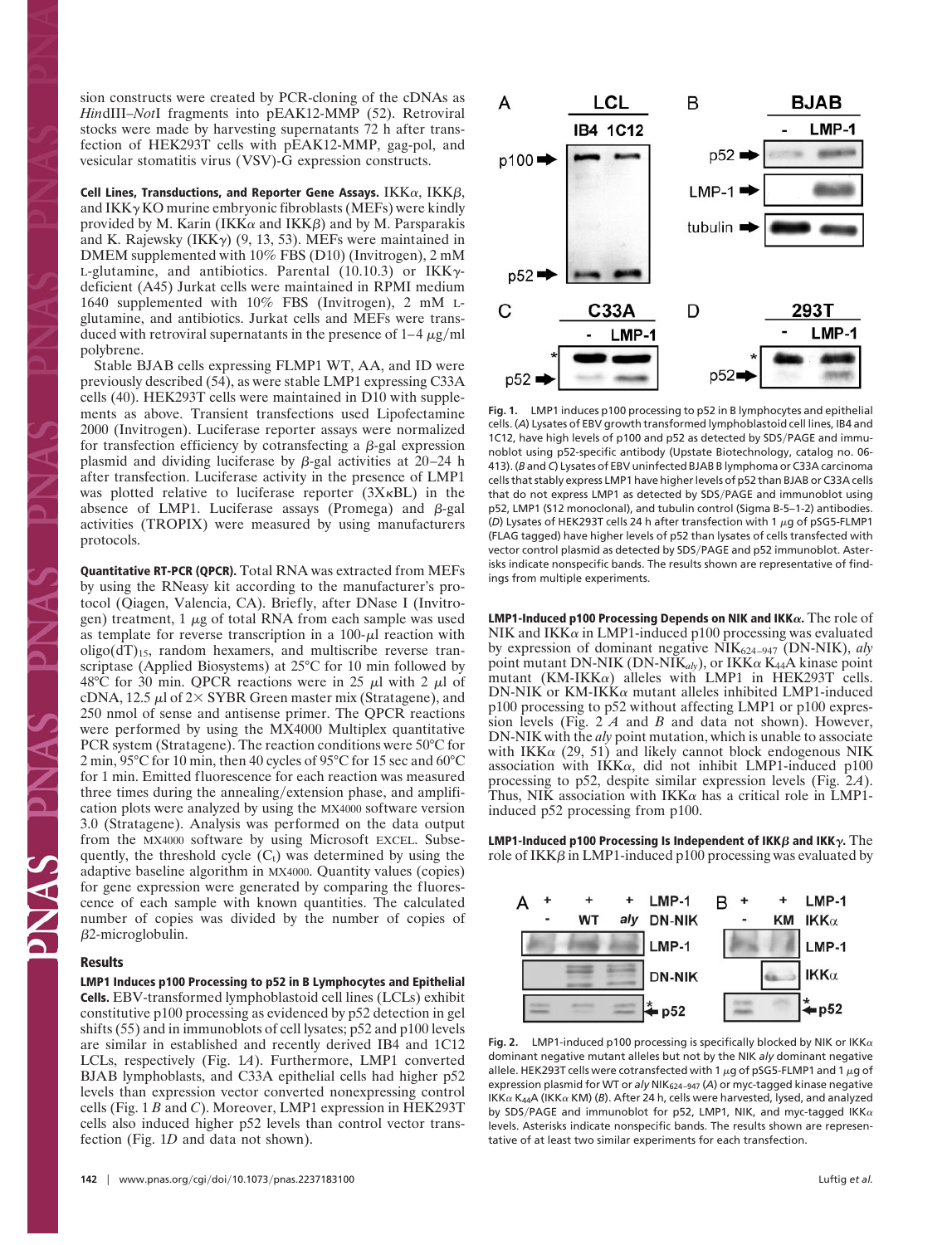

Fig. 3. LMP1-induced p100 processing is not IKKβ- or IKK<sub>γ</sub>-dependent. (A) HEK293T cells were cotransfected with 1  $\mu$ g of pSG5-FLMP1 and with 1  $\mu$ g of  $pCDNA3$  or  $pCDNA3-FIKK $\beta\Delta 34$ , which is a kinase mutant (KM) allele. After$ 24 h, cells were harvested, lysed, and analyzed by SDS/PAGE and immunoblot for p52, LMP1, and F-IKK $\beta$  using M2 antibody (Sigma). Results shown are representative of several independent transfections with LMP1 and IKK $\beta\Delta 34$ . (B) Jurkat cells (IKK $\gamma$ WT) and IKK $\gamma$ -deficient Jurkat cells (IKK $\gamma$ KO) were lysed and analyzed by SDS/PAGE and immunoblot with IKK $\gamma$  (kindly provided by M. Horwitz; ref. 64) and tubulin control antibodies or incubated for the indicated times (in minutes) with 100 ng/ml human TNF- $\alpha$  and analyzed by SDS/PAGE and immunoblot for endogenous I<sub>KBa</sub> (Santa Cruz Biotechnology C-21). (C) Jurkat or IKK<sub>y</sub>-deficient Jurkat cells were transduced with a retrovirus expressing WT LMP1 (WT) or DM LMP1 (DM), which is mutated at the TRAF- and death domain protein-binding sites. After 24 h, cells were harvested and immunoblotted for endogenous p52. Asterisks indicate nonspecific bands. Experiments in IKK $\gamma$ -deficient Jurkat cells were repeated three times with similar results.

expressing a dominant negative kinase inactive  $(KM)$  IKK $\beta$ allele along with LMP1 in HEK293T cells and examining the effect on LMP1-induced p100 processing to p52. In contrast to NIK and IKK $\alpha$  dominant negative alleles, LMP1-induced p52 levels were minimally affected by expression of the  $IKK\beta KM$ dominant negative (Fig.  $3A$ ). The minimal effect of the IKK $\beta$ KM allele on LMP1-induced p100 processing contrasted with the potent inhibition of LMP1-mediated activation of a canonical  $NF-\kappa B$ -dependent reporter by the IKK $\beta$  KM allele (ref. 50 and data not shown).

To assess the role of IKK $\gamma$  in LMP1-induced p100 processing to p52, the effect of LMP1 expression on p52 induction was compared in  $IKK\gamma$  deficient and WT Jurkat cells (Fig. 3 *B* and *C*). As expected (12, 53), TNF- $\alpha$  induced I<sub>K</sub>B $\alpha$  degradation in Jurkat cells and had no affect on  $I\kappa B\alpha$  in Jurkat cells that specifically lacked  $IKK\gamma$  expression (Fig. 3*B*). In contrast, LMP1-induced p100 processing was similar in WT and  $IKK\gamma$ negative Jurkat cells, whereas an LMP1 allele that is DM for the TRAF and death domain-binding sites failed to induce p52 (Fig.  $3C$ ). Thus, IKK $\beta$  and IKK $\gamma$  are not essential for LMP1 induction of p52 in HEK293 or Jurkat cells, consistent with this induction being mediated by an IKK $\alpha$  complex independent of IKK $\beta$  and IKK $\gamma$ , as has been described for CD40L, LT $\beta$ , LPS, and BAFF (15–17, 23–26).

**LMP1-Induced p100 Processing Requires the TRAF-Binding Site but Not the Death Domain-Binding Site.** To assess the relative roles of the LMP1 TRAF and death domain-binding sites in LMP1-induced p100 processing, HEK293T cells were transfected with expression plasmids for WT LMP1, LMP1 with null mutations (AA in the TRAF or ID in the death domain-binding site), or LMP1 DM, which is doubly mutant with AA and ID. LMP1 activated a minimal promoter with three upstream repeats of the MHC class I NF- $\kappa$ B site and a luciferase reporter  $\approx$  15-fold, whereas



**Fig. 4.** LMP1-induced p100 processing depends on the TRAF-binding site but not the death domain-binding site. (*A*) HEK293T cells were transfected with 1  $\mu$ g of pSG5-FLAG, pSG5-FLMP1 WT, pSG5-FLMP1 AA that is mutated for the TRAF-binding site, pSG5-FLMP1 ID that is mutated for the death domain protein-binding site, or pSG5-FLMP1 DM that is mutant at both sites along with 0.35  $\mu$ g of a NF- $\kappa$ B-dependent luciferase reporter construct (3x $\kappa$ BL) and 0.35  $\mu$ g of a constitutive  $\beta$ -gal expression construct (pGK- $\beta$ gal). After 24 h, cells were harvested and luciferase and  $\beta$ -gal values were determined and are reported as fold increased luciferase divided by  $\beta$ -gal activity relative to vector transfected cells. Below the luciferase reporter values is an immunoblot of the transfected cell total lysates with anti-p52 antibody. The asterisk indicates a nonspecific band. WT and mutant LMP1 expression levels were similar as determined by immunoblot of whole cell lysates with M2 or S12 antibodies (data not shown). Results shown are representative of three independent experiments performed with these mutants. (*B*) BJAB cells that had been stably transfected with pSG5-FLAG or pSG5-FLMP1, pSG5-FLMP1 AA, or pSG5- FLMP1 ID or were lysed, and proteins were analyzed by SDS/PAGE and immunoblot for p52 and tubulin. WT and mutant LMP1 expression levels were similar (data not shown). Similar results were obtained in multiple experiments with these and other clones stably transfected with LMP1 WT and mutant alleles.

LMP1 DM was similar to vector control and LMP1AA and LMP1ID each activated 6- to 7-fold (Fig. 4*A* and refs. 40 and 45). When extracts from these cells were immunoblotted for p52, LMP1 and LMP1ID had induced p52 processing from p100, whereas LMP1AA was consistently less active and LMP1DM failed to induce p52 processing (Fig. 4*A*). By immunoblot, LMP1 and LMP1 mutants were expressed at similar levels (data not shown). In stably transfected BJAB B lymphoblasts, LMP1 WT and LMP1ID also induced p100 processing to p52, and LMP1AA was substantially less active (Fig. 4*B*). Thus, the LMP1 TRAFbinding domain has a uniquely critical role in p100 processing to p52 in human epithelial cells and B lymphoblasts.



**Fig. 5.** LMP1 and LMP1 ID induce nuclear p52 and RelB accumulation; LMP1 AA is less active. HEK293T were transfected with expression vectors for WT and mutant LMP1 as in Fig. 4*A*. Nuclear and cytoplasmic fractions were analyzed by SDS/PAGE and immunoblot for p52, RelB (Santa Cruz Biotechnology), and tubulin as a control for fractionation and cytoplasmic protein levels. Total cell lysates (*Lower*) were also immunoblotted for RelB. Asterisks indicate nonspecific bands. The results shown in these blots were consistent with those found in similar repeat experiments.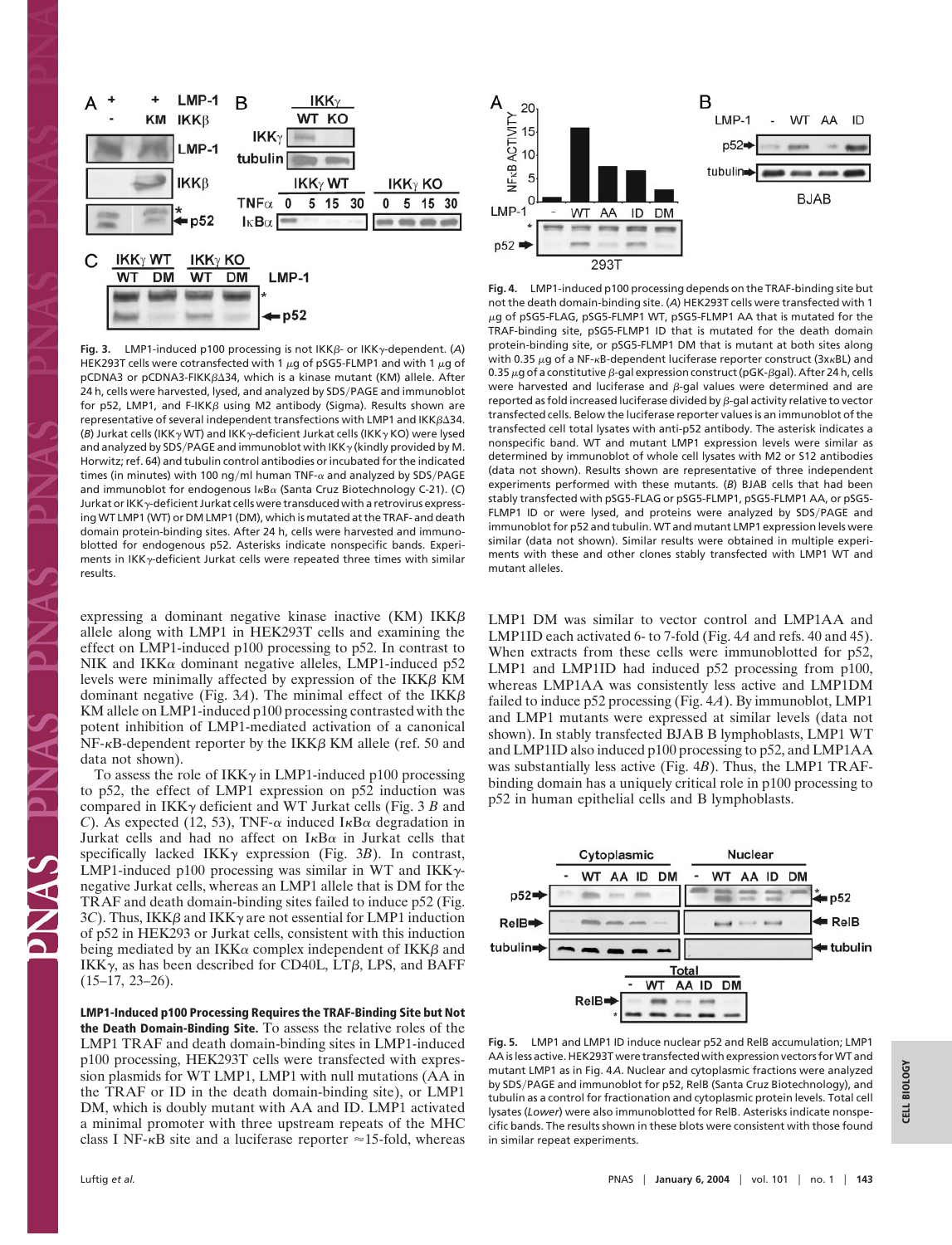|  |  |  |  | Table 1. LMP1-induced gene expression in MEFs |  |  |
|--|--|--|--|-----------------------------------------------|--|--|
|--|--|--|--|-----------------------------------------------|--|--|

|               | WT              | IKK $\alpha^{-/-}$ | $IKK\beta^{-/-}$ |
|---------------|-----------------|--------------------|------------------|
| MIP-2         | $13.9 \pm 0.2$  | $81.9 \pm 14.1$    | $4.2 \pm 0.5$    |
| TNF- $\alpha$ | $12.4 \pm 1.1$  | $73.2 \pm 22.1$    | $0.6 \pm 0.1$    |
| I-TAC         | $15.4 \pm 0.5$  | $42.1 \pm 4.5$     | $1.9 \pm 0.2$    |
| ELC.          | $3.3 \pm 0.1$   | $4.7 \pm 1.8$      | $0.6 \pm 0.1$    |
| MIG           | $56.4 \pm 14.9$ | $21.1 \pm 0.3$     | $0.9 \pm 0.4$    |
| CXCR4         | $5.9 \pm 2.1$   | $0.7 \pm 0.1$      | $0.2 \pm 0.02$   |

**LMP1-Induced p52 and RelB Nuclear Localization and RelB Expression Requires the TRAF-Binding Site but Not the Death Domain-Binding Site.** To assess the role of the LMP1 TRAF and death domainbinding sites in p52 and RelB nuclear translocation, cytoplasmic and nuclear fractions of WT or mutant LMP1-transfected HEK293T cells were separated and immunoblotted for p52 and RelB. RelB and p52 were not detected or barely detected in empty vector or LMP1DM transfected cell total, cytoplasmic, or nuclear extracts, and were readily detected in LMP1 and LMP1ID cytoplasmic and nuclear immunoblots (Fig. 5). LMP1AA transfected cells consistently had substantially less cytoplasmic and nuclear p52 and less nuclear and total RelB, whereas cytoplasmic RelB levels were similar in LMP1AA and LMP1ID transfectants (Fig. 5). Expression levels of WT and mutant LMP1s were similar (data not shown). Multiple experiments similar to these and those in Fig. 4 indicate that the LMP1 TRAF-binding site has most of the WT LMP1 activity in p52 processing from p100 and in p52 and RelB nuclear translocation. Thus, the LMP1 TRAF-binding site is the principal mediator of p100 processing and of p52 and RelB nuclear localization.

**LMP1-Induced Canonical IKK** $\beta$  and Noncanonical IKK $\alpha$  Mediated RNA **Regulation.** To identify LMP1 regulated genes that are induced by canonical IKK $\beta$  versus noncanonical IKK $\alpha$  NF- $\kappa$ B activation, we investigated the expression of 30 chemokines, cytokines, and receptors by quantitative real-time PCR in WT versus  $IKK\alpha$ , IKK $\beta$ , or IKK $\gamma$  KO MEFs (9, 13, 53). LMP1 reproducibly up-regulated the expression of 20 genes at least 2-fold in WT MEFs; TLR9, Fractalkine, IL-1 $\beta$ , CXCR5, ELC, IP-10, MIP-1 $\alpha$ ,  $CXCR4$ , MCP-6, MCP-2, TNF- $\alpha$ , MIP-2, I-TAC, and MIG RNAs were 2.1-, 2.8-, 2.8-, 2.8-, 3.3-, 3.6-, 4.4-, 5.9-, 6.0-, 6.0-, 12-, 14-, 15-, and 56-fold up-regulated, respectively. LMP1 did not alter MIP-1 $\beta$  and SDF-1 RNAs and repressed LARC, TLR4, TLR2, BRAC, I-309, and MCP-3 RNAs 59-, 34-, 6.5-, 2.9-, 2.4-, and 2.1-fold, repectively. SLC and BLC were not detected in WT MEFs.

 $NF-\kappa B$  was critical for LMP1-induced RNA up-regulation. Six of the 10 RNAs that were up-regulated at least 3-fold by LMP1 were tested for  $IKK\beta$  dependence. All were at least 3-fold  $IKK\beta$ dependent, as was evident from lower level LMP1 induction in  $IKK\beta KOMEFs$  versus WT controls (Table 1). These RNAs fell into two patterns with regard to  $IKK\alpha$  dependence (Table 1 and Fig. 6). MIP-2, TNF- $\alpha$ , and I-TAC were 3- to 6-fold more LMP1 responsive in IKK $\alpha$  KO MEF than in WT MEFs. Clearly, IKK $\alpha$ has a prominent down-modulatory role in LMP1-mediated MIP-2, TNF- $\alpha$ , and I-TAC RNA regulation. In contrast to  $MIP-2$ , TNF- $\alpha$ , and I-TAC RNAs, LMP1 induced similar ELC RNA levels in  $IKK\alpha$  KO and WT MEFs and 3- to 8-fold less MIG and CXCR4 RNA in  $IKK\alpha$  KO MEFs than in WT MEFs (Table 1). The  $\approx$ 3-fold decrease in LMP1-induced MIG RNA up-regulation and the complete loss of LMP1-induced CXCR4 RNA up-regulation in  $IKK\alpha$  KO MEFs indicate that MIG and  $CXCR4$  RNAs are substantially IKK $\alpha$  dependent for their induction. The  $IKK\alpha$  dependence of LMP1-induced MIG and CXCR4 RNA levels may be greater and may extend to ELC if we impute an underlying hyper-IKK $\beta$  activity to the IKK $\alpha$  KO state as was evident with LMP1-induced MIP-2, TNF- $\alpha$ , and I-TAC RNA up-regulation in  $IKK\alpha$  KO MEFs. Indeed, LMP1induced CXCR4 expression was strictly dependent on both IKK $\alpha$  and IKK $\beta$ , and LMP1 did not induce CXCR4 expression in *alyaly* or p52 KO MEF (data not shown).

Comparison among LMP1-induced RNAs in  $IKK<sub>\gamma</sub> KOMEFs$ revealed a third category of  $NF-\kappa B$  activation. As shown in Fig. 6, LMP1-induced MIP-2 RNA up-regulation was both  $IKK\beta$  and  $IKK\gamma$  dependent, consistent with typical canonical NF- $\kappa$ B activation. However, LMP1-induced MIG and I-TAC RNA levels were stringently IKK $\beta$  dependent, but were IKK $\gamma$  independent (Fig. 6). Indeed, LMP1-induced MIG and I-TAC RNA levels were similar in  $IKK\gamma KO$  and WT MEFs. Thus, LMP1 has an unusual ability to induce  $IKK\beta$ -mediated NF- $\kappa$ B activation, which is completely  $IKK\gamma$  independent as with MIG and I-TAC or is IKK $\gamma$  dependent as with MIP-2. Interestingly, IKK $\beta$ dependent and IKK $\gamma$ -independent transcription can be IKK $\alpha$ dependent as with MIG or can be potentiated in an  $IKK\alpha KO$ as with I-TAC.

#### **Discussion**

The experiments reported here investigate the role of NIK, IKK $\alpha$ , IKK $\beta$ , and IKK $\gamma$  in LMP1-induced p100 processing, the relative contributions of the LMP1 TRAF and death domainbinding sites to  $p100$  processing and  $p52/RelB$  nuclear translocation, and the dependence of LMP1-induced gene expression on IKK $\alpha$ , IKK $\beta$ , and IKK $\gamma$ . We now find that LMP1 induces



**Fig. 6.** LMP1 induces canonical, noncanonical, and atypical NF-<sub>K</sub>B-dependent gene expression. WT, IKK $\alpha$ , IKK $\beta$ , and IKK $\gamma$  KO MEFs were transduced with GFP (G)-, LMP1 WT (L)-, or LMP1 DM (M)-expressing retrovirus. After 24 h, RNA was harvested, reverse transcribed, and quantitated by using MIP-2-specific (*A*), MIG-specific (*B*), or I-TAC-specific (*C*) primers (available upon request). cDNA copy number was normalized to β-2 microglobulin cDNA as an internal control and is shown as fold induction relative to GFP-expressing retrovirus for each MEF  $\pm$  standard error. QPCR was performed in duplicate for each gene, and experiments were repeated at least twice.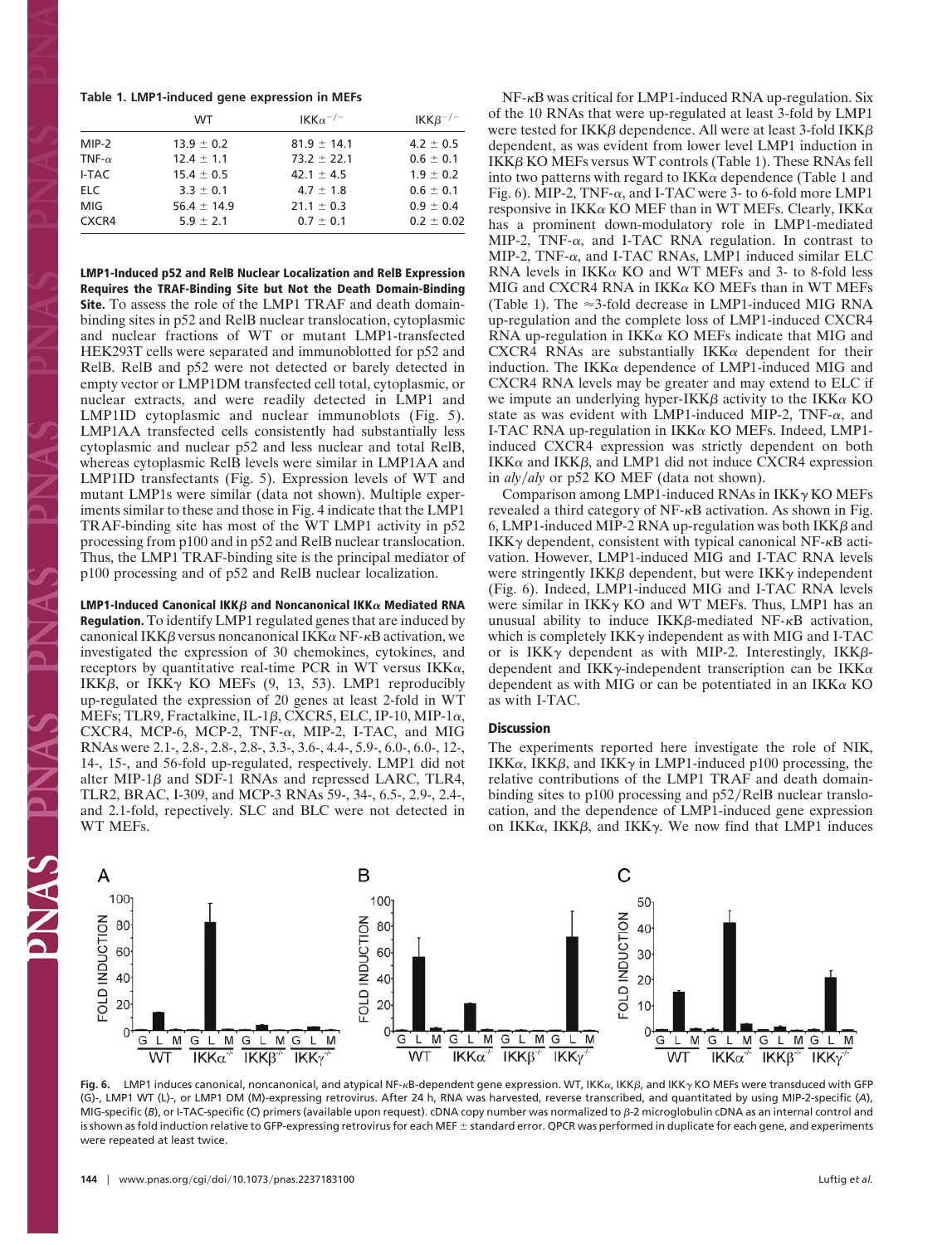p100 processing in a NIK/IKK $\alpha$ -dependent, IKK $\beta$ /IKK $\gamma$ independent manner similar to  $CD40$ ,  $LT $\beta$ R$ , TIRs, and BAFF-R (15–18, 20, 21, 24–26). Because EBV transformed LCLs have sustained p52 levels as well as RelA containing  $NF-\kappa B$  complexes, LMP1-induced  $NF-\kappa B$  activation likely has substantial canonical and noncanonical components. Because NF- $\kappa$ B is required for LCL survival (56), NIK and IKK $\alpha$  may have a role in LCL survival, and inhibitors of their activity may precipitate cell death or arrest cell growth.

Another important aspect of these data are the identification of the dominant role of the LMP1 TRAF1/2 and TRAF3/ 5-binding site in p100 processing and p52 and RelB nuclear translocation. CD40 also depends on its  $TRAF2/3/5$ -binding site for p100 processing (16). The LMP1 TRAF-binding site has a dominant role in epidermal growth factor receptor, TRAF1, and EBI3 transcriptional up-regulation and in primary B lymphocyte immortalization (40, 57). The importance of the LMP1 TRAF-binding site in p100 processing and p52/RelB nuclear translocation together with LMP1-induced  $IKK\alpha$ -dependent expression of MIG and CXCR4 now genetically link LMP1-induced  $p100$  processing and  $p52/RelB$ nuclear translocation to epidermal growth factor receptor, TRAF1, EBI3, MIG, and CXCR4 transcriptional upregulation and B lymphocyte immortalization. Indeed, lymphoma-genic alleles of p100 undergo constitutive processing to p52, indicating a role for noncanonical  $NF - \kappa B$  activation in lymphoma genesis (21, 58).

The induction of p100 processing by LMP1, CD40, BAFF-R, and  $LT\beta R$  suggests a hypothesis where TRAF3, a major common binding protein of these receptors, is an important mediator of noncanonical signaling. However, TRAF3 KO mice do not exhibit the expected defects in lymph node or B cell development (59), whereas TRAF6 KO mice display several defects similar to *alyaly* mice, including lack of lymph nodes and low B cell levels in the spleen (60). Thus, although signaling through TRAFs 1, 2, 3, and 5 may be important in initiating noncanonical signals, TRAF6 could be an essential mediator of NIK and IKK $\alpha$ activation. Indeed, evidence from CD40 signaling suggests that TRAF2/3/5-binding site-dependent NF- $\kappa$ B activation is TRAF6 dependent in B cells (61, 62). Thus, a molecular bridge between TRAFs 2, 3, and 5 and TRAF6, such as TANK (63), may be a critical link in these pathways.

Finally, in this study we identify three pathways of LMP1 mediated NF- $\kappa$ B activation; typical canonical IKK $\beta$ /IKK $\gamma$ dependent, atypical canonical IKK $\beta$ -dependent/IKK $\gamma$ independent, and noncanonical NIK/IKK $\alpha$ -dependent (Fig. 7). Although all LMP1-induced gene expression tested was  $IKK\beta$ dependent, we find that LMP1 is unique in its ability to activate certain genes, such as MIP-2, in an  $IKK\gamma$ -dependent manner and others, such as I-TAC, in an IKK $\gamma$ -independent manner. Because IKK $\gamma$  is critical for IKK $\alpha$ /IKK $\beta$ /IKK $\gamma$  complex assembly and LMP1 differs from natural receptors in constitutively forming unusually large aggregates in the plasma membrane, LMP1 complexes may induce aggregates of TRAFs, death domain

- 1. Suzuki, N., Suzuki, S. & Yeh, W. C. (2002) *Trends Immunol.* **23,** 503–506.
- 2. Caamano, J. & Hunter, C. A. (2002) *Clin. Microbiol. Rev.* **15,** 414–429.
- 3. Alcamo, E., Hacohen, N., Schulte, L. C., Rennert, P. D., Hynes, R. O. &
- Baltimore, D. (2002) *J. Exp. Med.* **195,** 233–244. 4. Kontgen, F., Grumont, R. J., Strasser, A., Metcalf, D., Li, R., Tarlinton, D. & Gerondakis, S. (1995) *Genes Dev.* **9,** 1965–1977.
- 5. Mercurio, F., Zhu, H., Murray, B. W., Shevchenko, A., Bennett, B. L., Li, J., Young, D. B., Barbosa, M., Mann, M., Manning, A. & Rao, A. (1997) *Science* **278,** 860–866.
- 6. Zandi, E., Rothwarf, D. M., Delhase, M., Hayakawa, M. & Karin, M. (1997) *Cell* **91,** 243–252.
- 7. DiDonato, J. A., Hayakawa, M., Rothwarf, D. M., Zandi, E. & Karin, M. (1997) *Nature* **388,** 548–554.
- 8. Rothwarf, D. M., Zandi, E., Natoli, G. & Karin, M. (1998) *Nature* **395,** 297–300.



Fig. 7. Model for LMP1-induced canonical and noncanonical NF-<sub>K</sub>B activation. LMP1 can induce canonical  $IKK\beta$ -dependent NF- $\kappa$ B activation through both TRAF-binding (TES1) and death domain (DD)-binding (TES2) sites. This pathway depends on IRAK1 and TRAF6 and is inhibited by dominant negative forms of TAB2 and Ubc13 (65). The activation of an unknown IKK kinase similar to TAK-1 downstream of TRAF6 is illustrated. All LMP1-induced NF-KB activation is IKK $\beta$ -dependent; thus, NIK/IKK $\alpha$ -induced p100 processing likely requires the IKKB-dependent expression of a critical signaling factor. MIP-2 RNA induction by LMP1 depends on IKK $\gamma$ , whereas MIG and I-TAC RNA inductions are IKK $\gamma$ -independent and therefore atypical. In addition to canonical NF- $\kappa$ B activation, the LMP1 TRAF-binding site is the primary mediator of noncanonical NIK/IKK $\alpha$  activation leading to p100 processing to p52 and p52/RelB nuclear translocation. ELC, MIG, and CXCR4 RNA induction likely depend on this pathway. Essential molecules in each pathway are labeled in white.

proteins, or other intermediate signaling molecules and thereby substitute for IKK $\gamma$  in assembling IKK $\alpha$  and IKK $\beta$ . Alternatively, LMP1 may preferentially engage an  $IKK\gamma$ -like protein such as FIP-2 (64).

Our analysis of LMP1-induced gene expression further indicates that LMP1 is similar to activated LT $\beta$ R (15) in that IKK $\beta$ -mediated NF- $\kappa$ B activation can be potentiated in cells lacking IKK $\alpha$  activity, consistent with the notion that IKK $\alpha$  can have a role in down-regulating the extent or duration of LMP1 induced IKK $\alpha$ –IKK $\beta$  complex signaling, whether the complex is IKK $\gamma$  dependent as with MIP-2 or IKK $\gamma$  independent as with I-TAC. However, LMP1 induction of MIG and CXCR4, similar to  $LT\beta R$  induced SLC, ELC, and BLC expression, depended on  $IKK\alpha$ , indicating a critical role for this kinase in transcriptional up-regulation downstream of LMP1 and LTR.

Drs. Seddon Thomas, Terry Means, and Andrew Luster contributed advice, technical assistance, and access to a Stratagene MX-4000 QPCR machine. Drs. Tasuku Honjo and Reiko Shinkura or Dr. Ulrich Siebenlist kindly provided *alyaly* or p52 KO MEFs. George Mosialos and members of the Kieff, Wang, and Kaye laboratories contributed helpful suggestions. This work was supported by National Cancer Institute (U.S. Public Health Service) Grants CA47006 and CA85180.

- 9. Li, Z. W., Chu, W., Hu, Y., Delhase, M., Deerinck, T., Ellisman, M., Johnson, R. & Karin, M. (1999) *J. Exp. Med.* **189,** 1839–1845.
- 10. Li, Q., Van Antwerp, D., Mercurio, F., Lee, K. F. & Verma, I. M. (1999) *Science* **284,** 321–325.
- 11. Tanaka, M., Fuentes, M. E., Yamaguchi, K., Durnin, M. H., Dalrymple, S. A., Hardy, K. L. & Goeddel, D. V. (1999) *Immunity* **10,** 421–429.
- 12. Rudolph, D., Yeh, W. C., Wakeham, A., Rudolph, B., Nallainathan, D., Potter, J., Elia, A. J. & Mak, T. W. (2000) *Genes Dev.* **14,** 854–862.
- 13. Hu, Y., Baud, V., Delhase, M., Zhang, P., Deerinck, T., Ellisman, M., Johnson, R. & Karin, M. (1999) *Science* **284,** 316–320.
- 14. Takeda, K., Takeuchi, O., Tsujimura, T., Itami, S., Adachi, O., Kawai, T., Sanjo, H., Yoshikawa, K., Terada, N. & Akira, S. (1999) *Science* **284,** 313–316.
- 15. Dejardin, E., Droin, N. M., Delhase, M., Haas, E., Cao, Y., Makris, C., Li, Z. W., Karin, M., Ware, C. F. & Green, D. R. (2002) *Immunity* **17,** 525–535.